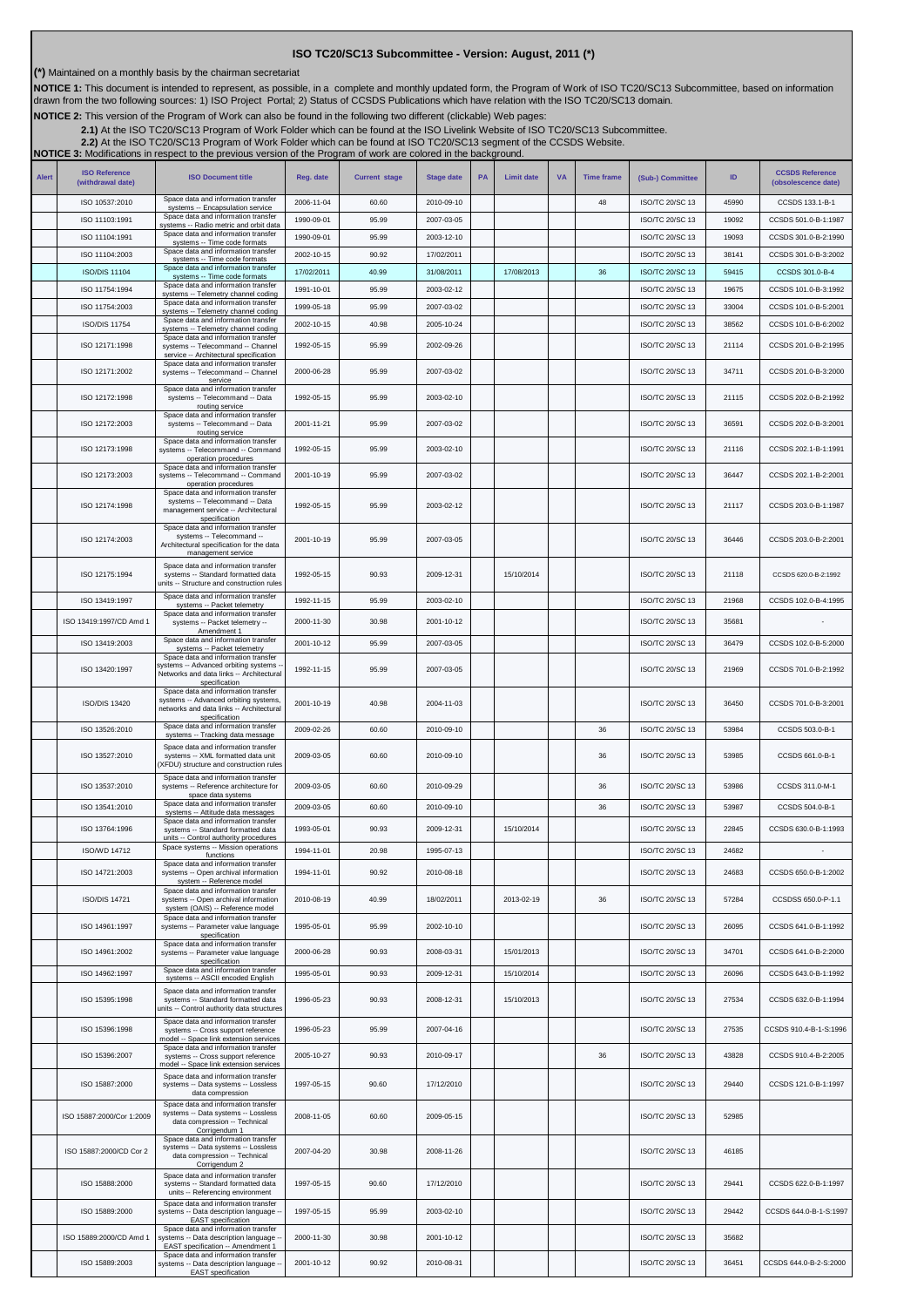|   | <b>ISO/PRF 15889</b>      | Space data and information transfer<br>systems -- Data description language -<br><b>EAST</b> specification                                                            | 2010-08-30 | 50.00 | 26/08/2011 |   |            | 36 | ISO/TC 20/SC 13        | 57320 | CCSDS 644.0-B-3         |
|---|---------------------------|-----------------------------------------------------------------------------------------------------------------------------------------------------------------------|------------|-------|------------|---|------------|----|------------------------|-------|-------------------------|
|   | ISO/DIS 15890             | Space data and information transfer<br>systems -- Advanced orbiting systems,<br>networks and data links -- Audio, video<br>and still-image communications<br>services | 1997-05-15 | 40.98 | 2001-09-04 |   |            |    | ISO/TC 20/SC 13        | 29443 | CCSDS 704.0-B-1-S:1994  |
|   | ISO 15891:2000            | Space data and information transfer<br>systems -- Protocol specification for<br>space communications -- Network                                                       | 1997-05-15 | 95.99 | 10/05/2011 |   |            |    | ISO/TC 20/SC 13        | 29444 | CCSDS 713.0-B-1:1999    |
|   | ISO 15892:2000            | Space data and information transfer<br>systems -- Protocol specification for                                                                                          | 1997-05-15 | 95.99 | 10/05/2011 |   |            |    | ISO/TC 20/SC 13        | 29445 | CCSDS 713.5-B-1:1999    |
|   | ISO 15893:2000            | space communications -- Security<br>Space data and information transfer<br>systems -- Protocol specification for<br>space communications -- Transport                 | 1997-05-15 | 95.99 | 2010-09-10 |   |            |    | ISO/TC 20/SC 13        | 29446 | CCSDS 714.0-B-1:1999    |
|   | ISO 15893:2010            | protocol<br>Space data and information transfer<br>systems -- Space communications<br>protocol specification (SCPS) --                                                | 2007-03-06 | 60.60 | 2010-09-10 |   |            | 48 | ISO/TC 20/SC 13        | 45986 | CCSDS 714.0-B-2         |
|   |                           | Transport protocol (SCPS-TP)<br>Space data and information transfer                                                                                                   |            | 95.99 |            |   |            |    |                        |       |                         |
|   | ISO 15894:2000            | systems -- Protocol specification for<br>space communications -- File protocol                                                                                        | 1997-05-15 |       | 10/05/2011 |   |            |    | ISO/TC 20/SC 13        | 29447 | CCSDS 717.0-B-1:1999    |
|   | ISO/DIS 16363             | Space data and information transfer<br>systems - Audit and certification of<br>trustworthy digital repositories                                                       | 2010-04-08 | 40.60 | 23/02/2011 |   | 2012-10-08 | 36 | ISO/TC 20/SC 13        | 56510 | CCSDS 652.0-R-1         |
|   | ISO/CD 16919              | Requirements for bodies providing audit<br>and certification of candidate<br>trustworthy digital repositories                                                         | 2010-12-07 | 40.60 | 20/06/2011 |   | 07/06/2013 | 36 | ISO/TC 20/SC 13        | 57950 | CCSDS 652.1-R.1         |
|   | <b>ISO/DIS 17107</b>      | Space data and information transfer<br>systems -- XML specification for<br>navigation data messages                                                                   | 20/01/2011 | 50.00 | 30/08/2011 |   | 20/07/2013 | 36 | <b>ISO/TC 20/SC 13</b> | 59155 |                         |
|   | <b>ISO/DIS 17214</b>      | Space data and information transfer<br>systems -- Spacecraft onboard interface<br>services -- Time access service                                                     | 17/02/2011 | 40.99 | 31/08/2011 |   | 17/08/2013 | 36 | <b>ISO/TC 20/SC 13</b> | 59416 | CCSDS 872.0-M-1         |
|   | ISO 17355:2003            | Space data and information transfer<br>systems -- CCSDS file delivery protocol                                                                                        | 1999-05-18 | 95.99 | 2004-05-18 |   |            |    | <b>ISO/TC 20/SC 13</b> | 33005 | CCSDS 727.0-B-1 S:2002  |
|   | ISO 17355:2004            | Space data and information transfer<br>systems -- CCSDS file delivery protocol                                                                                        | 2002-10-15 | 95.99 | 2007-05-07 |   |            |    | ISO/TC 20/SC 13        | 38593 |                         |
|   | ISO 17355:2007            | Space data and information transfer<br>systems -- CCSDS file delivery protocol                                                                                        | 2005-10-27 | 90.92 | 2007-08-10 |   |            | 36 | ISO/TC 20/SC 13        | 43829 | CCSDS 727.0-B-3 S: 2005 |
| O | ISO/CD 17355              | Space data and information transfer<br>systems -- CCSDS file delivery protocol                                                                                        | 2007-08-10 | 30.98 | 2010-03-05 |   |            | 48 | ISO/TC 20/SC 13        | 50246 | CCSDS 727.0-B-4: 2007   |
|   | ISO 17433:2001            | Space data and information transfer<br>systems -- Packet telemetry services                                                                                           | 1998-06-30 | 95.99 | 2003-02-11 |   |            |    | ISO/TC 20/SC 13        | 28460 | CCSDS 103.0-B-1 S:1996  |
|   | ISO 17433:2003            | Space data and information transfer<br>systems -- Packet telemetry services<br>Space data and information transfer                                                    | 2001-10-19 | 95.99 | 2007-03-05 |   |            |    | ISO/TC 20/SC 13        | 36448 | CCSDS 103.0-B-2 S:2001  |
|   | ISO 20652:2006            | systems -- Producer-archive interface -<br>Methodology abstract standard                                                                                              | 2003-04-10 | 90.93 | 2009-06-30 |   | 15/04/2014 |    | ISO/TC 20/SC 13        | 39577 | CCSDS 651.0-M-1:2004    |
|   | ISO 21459:2006            | Space data and information transfer<br>systems -- Proximity-1 space link<br>protocol -- Coding and synchronization<br>sublayer                                        | 2004-01-09 | 90.93 | 2009-12-31 |   | 15/10/2014 | 48 | ISO/TC 20/SC 13        | 40247 | CCSDS 211.2-B-1:2003    |
|   | ISO 21460:2006            | Space data and information transfer<br>systems -- Proximity-1 space link<br>protocol -- Physical layer                                                                | 2004-01-09 | 95.99 | 2007-10-10 |   |            | 48 | ISO/TC 20/SC 13        | 40248 | CCSDS 211.1-B-1         |
|   | ISO 21460:2007            | Space data and information transfer<br>systems -- Proximity-1 space link<br>protocol -- Physical layer                                                                | 2006-09-12 | 90.60 | 17/03/2011 |   |            | 36 | ISO/TC 20/SC 13        | 44999 | CCSDS 211.1-B-3         |
|   | ISO 21961:2003            | Space data and information transfer<br>systems -- Data entity dictionary<br>specification language (DEDSL) --<br>Abstract syntax                                      | 2001-06-29 | 90.93 | 2008-06-30 |   | 15/04/2013 |    | ISO/TC 20/SC 13        | 36036 | CCSDS 647.1-B-1:2001    |
|   | ISO 21962:2003            | Space data and information transfer<br>systems -- Data entity dictionary<br>specification language (DEDSL) -- PVL<br>syntax                                           | 2001-06-29 | 90.93 | 2008-06-30 |   | 15/04/2013 |    | ISO/TC 20/SC 13        | 36037 | CCSDS 647.2-B-1:2001    |
|   | ISO 22641:2005            | Space data and information transfer<br>systems -- TM (telemetry)<br>synchronization and channel coding                                                                | 2001-10-12 | 90.93 | 2008-12-31 | Ø | 15/10/2013 |    | ISO/TC 20/SC 13        | 36375 | CCSDS 131.0-B-1:2003    |
|   | ISO 22642:2005            | Space data and information transfer<br>systems -- TC (telecommand)<br>synchronization and channel coding                                                              | 2001-10-12 | 90.93 | 2008-12-31 |   | 15/10/2013 |    | ISO/TC 20/SC 13        | 36376 | CCSDS 231.0-B-1:2003    |
|   | ISO 22642:2005/Cor 1:2007 | Space data and information transfer<br>systems -- TC (telecommand)<br>synchronization and channel coding --<br>Technical Corrigendum 1                                | 2007-08-21 | 60.60 | 2007-10-03 |   |            |    | ISO/TC 20/SC 13        | 50342 |                         |
|   | ISO 22643:2003            | Space data and information transfer<br>systems -- Data entity dictionary<br>specification language (DEDSL) --<br>XML/DTD Syntax                                       | 2001-07-20 | 90.93 | 2009-04-01 |   | 15/04/2014 |    | ISO/TC 20/SC 13        | 36377 | CCSDS 647.3-B-1:2002    |
|   | <b>ISO/CD 22644</b>       | Space data and information transfer<br>systems -- Orbit data messages                                                                                                 | 12/10/2001 | 30.98 | 03/11/2004 |   |            |    | ISO/TC 20/SC 13        | 36379 |                         |
|   | ISO 22644:2006            | Space data and information transfer<br>systems -- Orbit data messages                                                                                                 | 19/05/2005 | 90.92 | 07/05/2008 |   |            | 36 | ISO/TC 20/SC 13        |       |                         |
|   | ISO 22645:2005            | Space data and information transfer<br>systems -- TM (telemetry) space data<br>link protocol                                                                          | 2001-10-12 | 90.93 | 2008-12-31 |   | 15/10/2013 |    | ISO/TC 20/SC 13        | 36380 | CCSDS 132.0-B-1:2003    |
|   | ISO 22646:2005            | Space data and information transfer<br>systems -- Space packet protocol                                                                                               | 2001-10-12 | 90.93 | 2008-12-31 |   | 15/10/2013 |    | ISO/TC 20/SC 13        | 36381 | CCSDS 133.0-B-1:2003    |
|   | ISO 22647:2006            | Space data and information transfer<br>systems -- Space link identifiers<br>Space data and information transfer                                                       | 2001-10-12 | 95.99 | 2010-09-10 |   |            |    | ISO/TC 20/SC 13        | 36383 | CCSDS 135.0-B-1:2002    |
|   | ISO 22647:2010            | systems -- Space link identifiers<br>Space data and information transfer                                                                                              | 2007-03-14 | 60.60 | 2010-09-10 |   |            | 48 | ISO/TC 20/SC 13        | 45987 | CCSDS 135.0-B-3         |
|   | ISO 22663:2006            | systems -- Proximity-1 space link<br>protocol -- Data link layer<br>Space data and information transfer                                                               | 2001-10-12 | 95.99 | 2007-10-10 |   |            |    | ISO/TC 20/SC 13        | 36386 | CCSDS 211.0-B-3:2004    |
|   | ISO 22663:2007            | systems -- Proximity-1 space link<br>protocol -- Data link layer<br>Space data and information transfer                                                               | 2006-09-12 | 90.60 | 17/03/2011 |   |            | 36 | ISO/TC 20/SC 13        | 45000 | CCSDS 211.0-B-4         |
|   | ISO 22664:2005            | systems -- TC (telecommand) space<br>data link protocol<br>Space data and information transfer                                                                        | 2001-10-12 | 90.93 | 2008-12-31 |   | 15/10/2013 |    | ISO/TC 20/SC 13        | 36389 | CCSDS 232.0-B-1:2003    |
|   | ISO 22666:2005            | systems -- AOS (advanced orbiting<br>systems) space data link protocol<br>Space data and information transfer                                                         | 2001-10-12 | 95.99 | 2007-08-15 |   |            |    | ISO/TC 20/SC 13        | 36391 | CCSDS 732.0-B-1:2003    |
|   | ISO 22666:2007            | systems -- AOS (advanced orbiting<br>systems) space data link protocol<br>Space data and information transfer                                                         | 2006-06-23 | 90.60 | 17/12/2010 |   |            | 36 | ISO/TC 20/SC 13        | 44866 | CCSDS 732.0-B-2         |
|   | ISO 22667:2005            | systems -- Communication operations<br>Procedure-1                                                                                                                    | 2001-10-12 | 90.93 | 2008-12-31 |   | 15/10/2013 |    | ISO/TC 20/SC 13        | 36392 | CCSDS 232.1-B-1:2003    |
|   | ISO/WD 22668              | Space data and information transfer<br>systems -- Space link extension (SLE)<br>Service management specification                                                      | 2001-10-12 | 20.98 | 2003-11-07 |   |            |    | ISO/TC 20/SC 13        | 36393 |                         |
|   | ISO 22669:2003            | Space data and information transfer<br>systems -- Space link extension (SLE)<br>Return-all-frames service                                                             | 2001-10-12 | 95.99 | 2007-01-26 |   |            |    | ISO/TC 20/SC 13        | 36394 | CCSDS 911.1-B-1:2002    |
|   | ISO 22669:2007            | Space data and information transfer<br>systems -- Space link extension (SLE)                                                                                          | 2004-12-08 | 90.93 | 2010-06-30 |   |            | 36 | ISO/TC 20/SC 13        | 43442 | CCSDS 911.1-B-2         |
|   | ISO 22670:2006            | Return-all-frames service<br>Space data and information transfer<br>systems -- Space link extension (SLE)                                                             | 2001-10-12 | 90.93 | 2009-06-30 |   | 15/04/2014 |    | ISO/TC 20/SC 13        | 36395 | CCSDS 911.2-B-1:2004    |
|   | ISO 22671:2005            | Return-channel-frames service<br>Space data and information transfer<br>systems -- Space link extension (SLE)<br>Forward command link transmission                    | 2001-10-12 | 95.99 | 2007-01-26 |   |            |    | ISO/TC 20/SC 13        | 36396 | CCSDS 912.1-B-1:2002    |
|   |                           | unit (CLTU)<br>Space data and information transfer                                                                                                                    |            |       |            |   |            |    |                        |       |                         |
|   | ISO 22671:2007            | systems -- Space link extension (SLE)<br>Forward communications link<br>transmission unit (CLTU) service                                                              | 2004-12-08 | 90.92 | 22/12/2010 |   |            | 36 | ISO/TC 20/SC 13        | 43443 | CCSDS 912.1-B-2         |